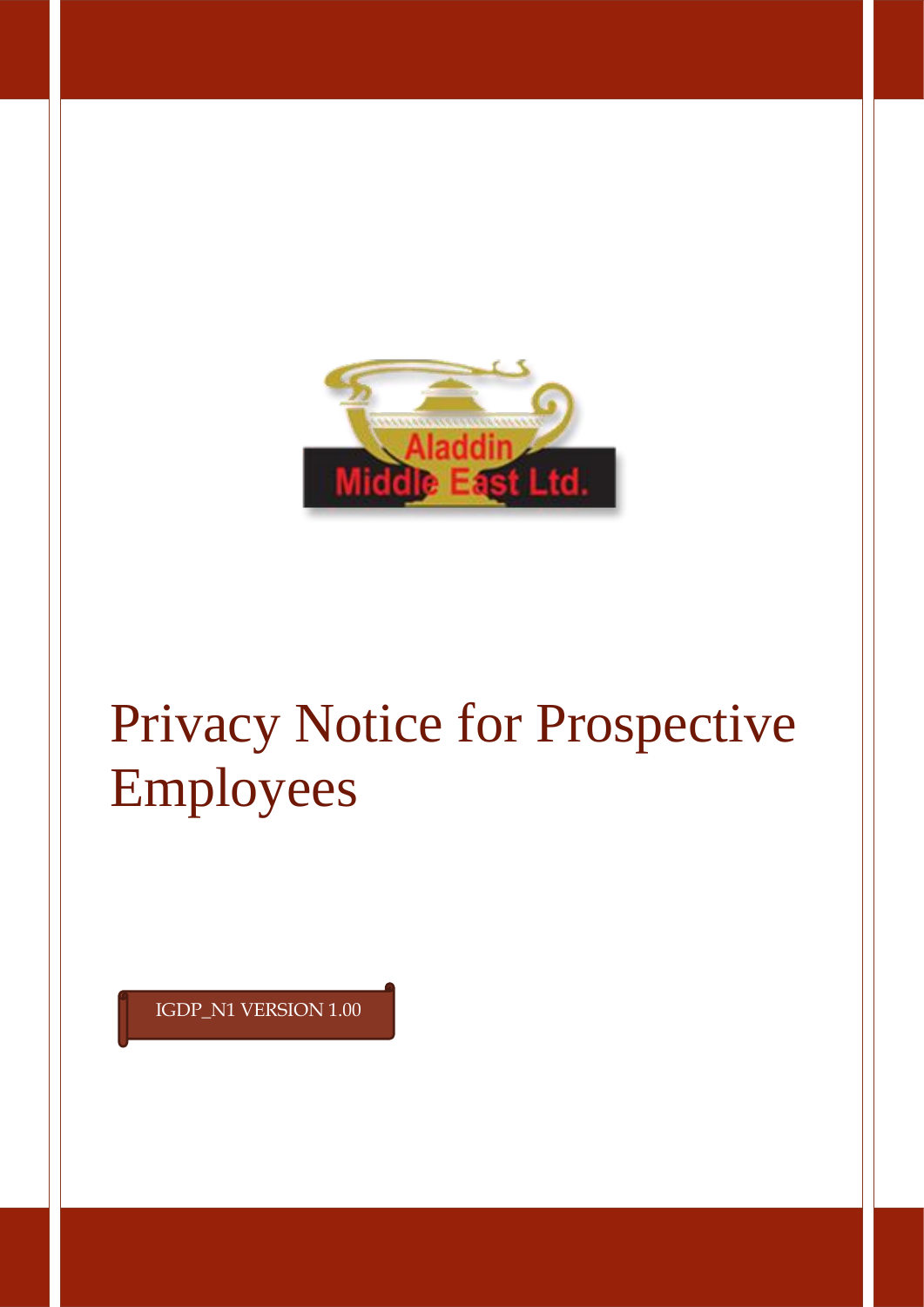# **Aladdin Middle East Limited – Turkey Branch Office**

## **Privacy Notice for Prospective Employees**

This privacy notice describes what personal data is processed by Aladdin Middle East Ltd. Turkey Branch Office (hereinafter will be referred to as "AME Turkey" or " the Company) and its affiliates in regard to job applicants, potential candidates for employment and our optional recruiting programs and events, and selection procedures in view of potential recruitment at AME Turkey. It describes the information we collect, what we do with it (the "purpose") and our lawful reason for processing it (our "legal basis"), with whom we share it, how long we store it and what rights and obligations you as an applicant have. Any reference to "we", "us", "our" and "the Company" is to the Aladdin Middle East Limited – Turkey Branch Office. We're known as the "data controller". You can contact us at kvkk@ame.com.tr for more information about how we process your data, including how to exercise your rights as a data subject.

Data Controller: Aladdin Middle East Limited – Turkey Branch Office Address :Karum İş Merkezi İran Caddesi No:21/394 Çankaya ANKARA Telephone : (+90)0 312 427 90 20

#### **Types of data we process in the context of the application process**

Pursuant to Law No. 6698 on Protection of Personal Data ("KVKK"), personal data means information about personal or factual circumstances of a specific or identifiable natural person. This includes information such as your name, address, telephone number, personal identification code and date of birth, but also data about your specific career, etc., which can be assigned to a specific person with reasonable effort. Information that is not (in)directly

#### **Personal data that we collect directly from applicants**

This Privacy Notice covers any candidate data that is collected by AME Turkey for the recruiting process. This may include but is not limited to the following information:

1. Your identification details (first and last name), contact details and candidate status.

2. Information included in your CV or cover letter, such as employment history, academic background, skills and competencies, personal interests, languages spoken, and questionnaire results.

3. Employment history, job preferences and type of employment sought and willingness to relocate.

4. Names and contact details of referees. Please note that it is your responsibility to obtain consent from your referees prior to providing us personal information about them.

5. Current and historic salary details together with salary expectations.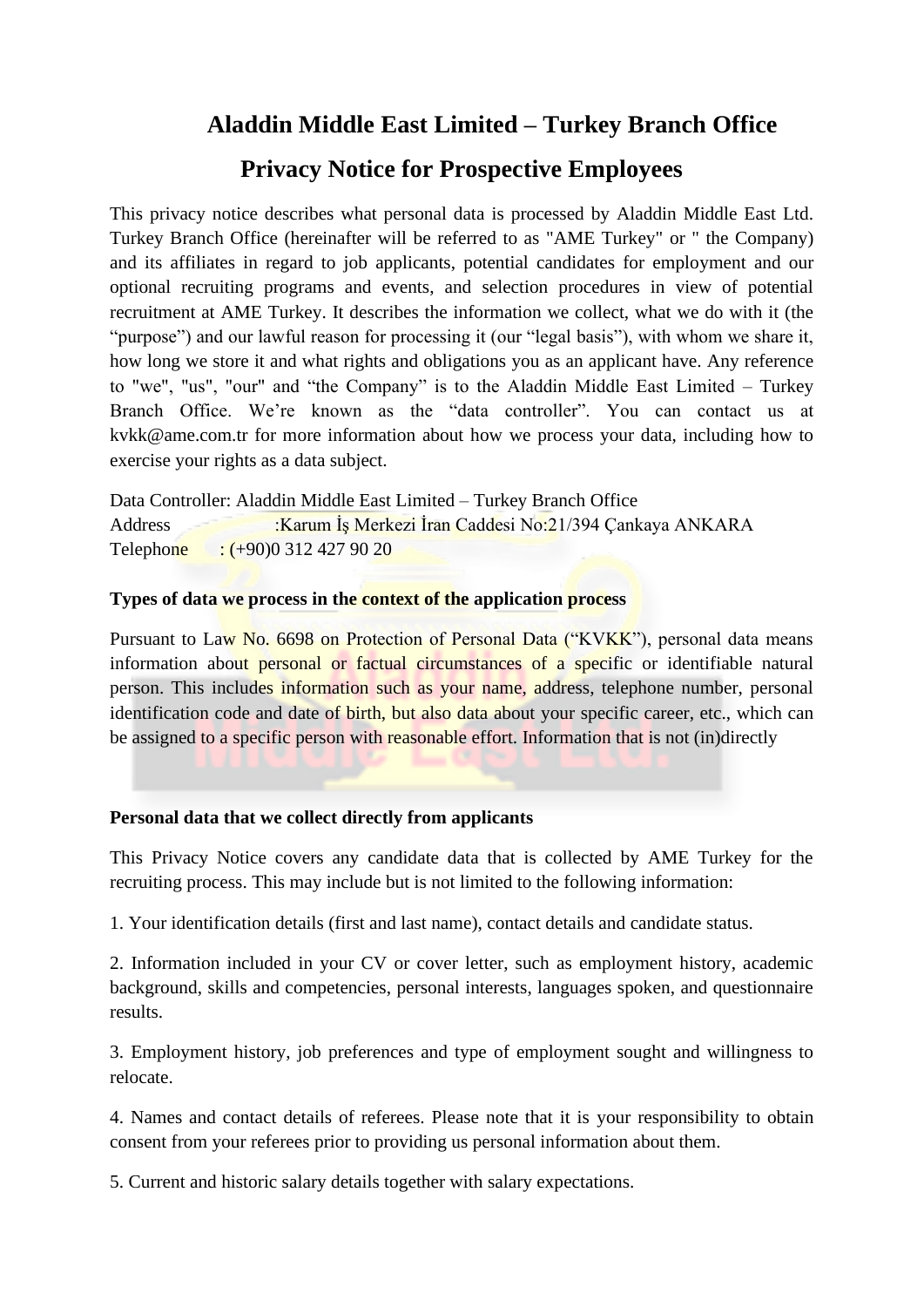Company may collect data from third parties, in order to conduct employment background check, to the extent this is permitted by the applicable laws.

6. In addition to aforementioned information notes about the candidate may be created by persons working for the AME Turkey to process, manage candidates and to handle communication through and in-between recruiting activities.

During the recruitment process we might ask you to participate in assessment days, complete tests, or occupational personality profile questionnaires, and/or to attend an interview – or a combination of these. Information will be generated by you and by Company staff members. For example, you might complete a written test, or we might take interview notes. The data collected from you is voluntary and is not based on a statutory or contractual obligation to provide the personal data. One of the reasons for processing your data is to allow us to carry out an effective recruitment process. Whilst you are under no obligation to provide us with your data, we may not able to process, or continue with (as appropriate), your application.

## **Personal data we collect from other sources**

We may publish job openings on occupational platforms, and we may also find you based on your availability and profile settings in the same. In the event you apply for an opening at AME Turkey through an application function on an occupational platform or similar online service provider ("Partner"), it is important to note that the relevant Partner may retain your personal data and may also collect data from the Company in respect of the progress of your application.

This includes our recipients of personal data (see below) that may, depending on their features, enrich data by way of analytics and collecting data about a candidate based on publicly available information about you.

We may also receive your personal data from a third party who recommends you, or informs us of your eligibility, as a candidate for a specific opening or for our business more generally.

Candidate assessment days, tests or occupational personality profile questionnaires, attending an interview – or a combination of these will result in personal data generated by you, us and potentially a third party in the event that there is third party involvement. Any use by a Partner of your data will be in accordance with the Partner's Privacy Notice and subject to the terms and conditions between you and Partner on one hand, and AME Turkey and Partner on the other.

#### **Automated processing of personal data**

We do not use any automated decision making in recruitment. There is a human intermediary in each processing activity even in the event that we use third party recruitment tools with certain automated features.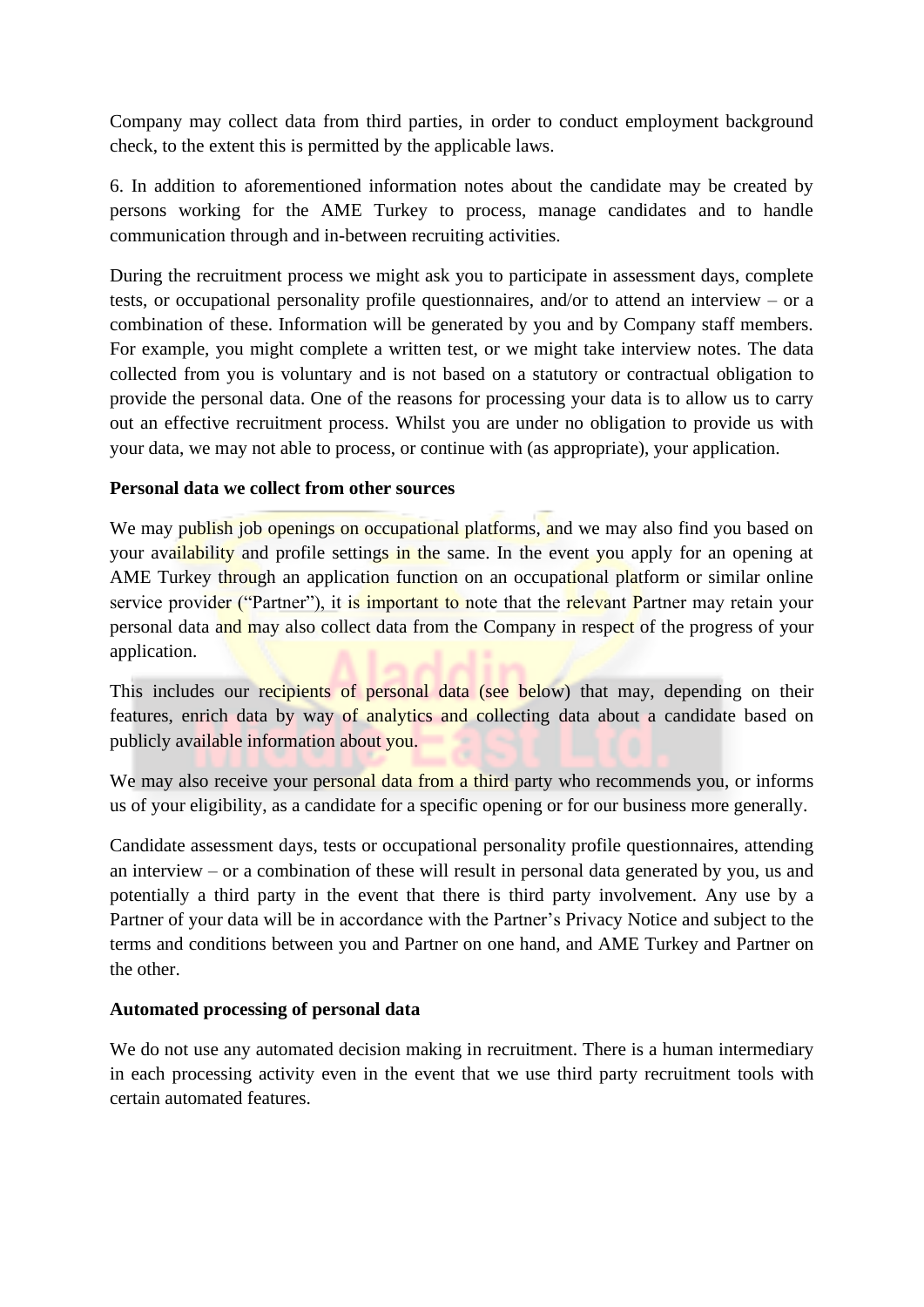#### **The purposes and legal basis for the processing**

Your personal data is processed for the purposes of managing Company's recruitment related activities. Consequently, AME Turkey may use personal data in relation to the evaluation and selection of applicants as needed in the recruitment process, including procuring manpower**.**

Your personal data is processed for the following purposes throughout our recruitment process:

1. Identifying potential candidates for open or future positions;

2. Determining your qualifications for employment and reaching a recruitment decision;

3. Evaluating your suitability for other employment vacancies available at the Company;

4. Verifying the data you submit through referees;

5. Conducting background checks (subject to the applicable national legislation). We will only collect criminal conviction data where it is appropriate given the nature of your role and where the law permits us;

6. Informing you, via e-mail, SMS or otherwise about the progress of your application for employment with the Company;

7. Protecting our rights and fulfilling our legal obligations; and

8. Notifying you, via e-mail, SMS or otherwise about other local or global vacancies at the Company that we consider you suitable to make an application of employment for;

9. Enhance information that we receive from you with information obtained from third party data providers.

If your application results in a favorable decision, your personal data submitted for recruitment purposes may be processed for the necessary employment procedures and included in your personnel file.

If your application is not being moved to the next stage of the recruitment process, AME Turkey may (subject to your freely given consent) nevertheless continue to retain and use your personal data collected during the recruitment process in order to consider you for new positions.

Why we process your data (Legal basis)

Lawful, fair and transparent data processing is at the core of Company's recruitment process. AME Turkey processes the personal data generated throughout the recruitment and communication process relying on the following reasons: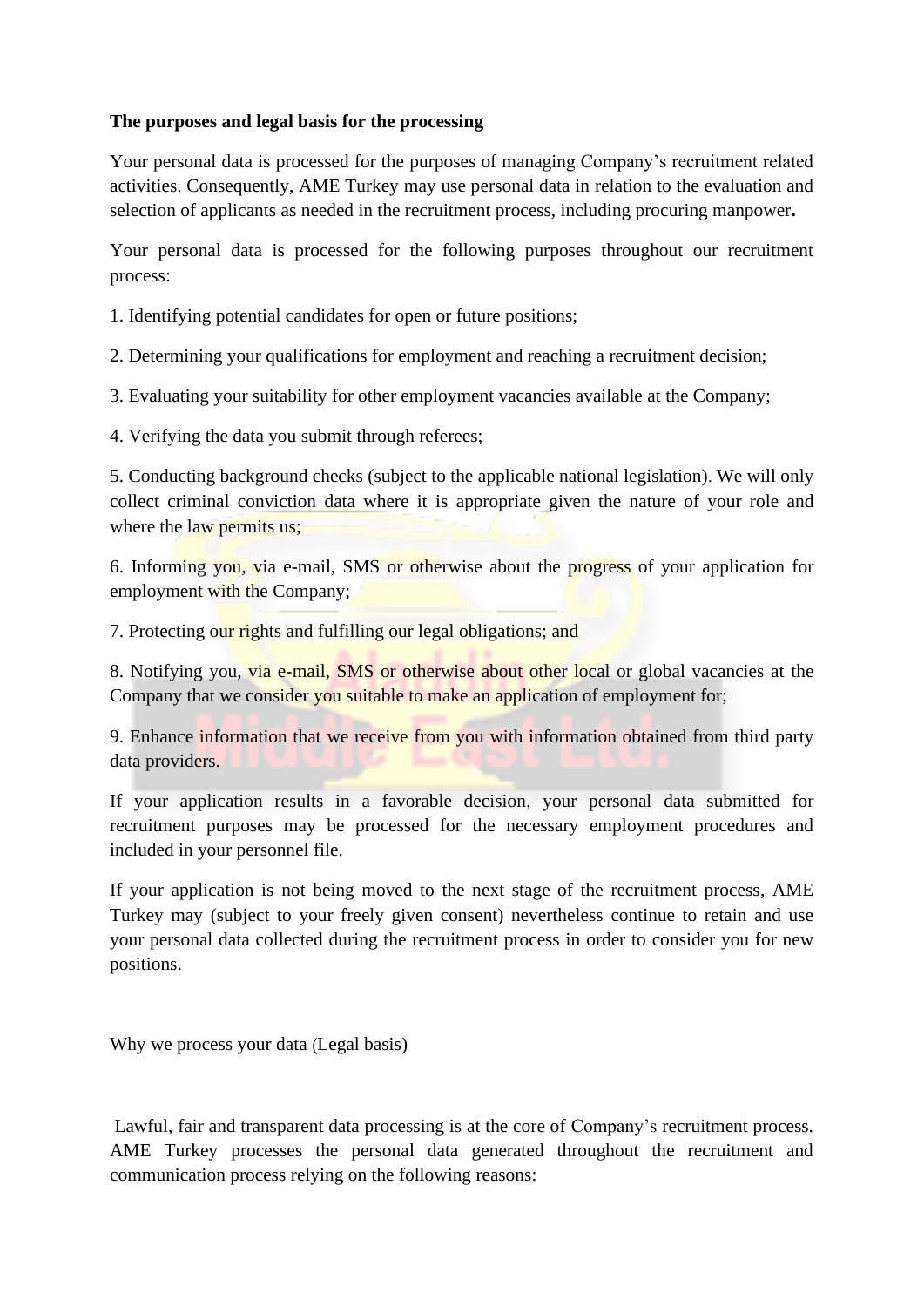| <b>Purpose of processing</b>      | <b>Legal Basis</b>            | <b>Personal</b><br><b>Categories</b><br><b>of</b> |
|-----------------------------------|-------------------------------|---------------------------------------------------|
|                                   |                               | Data                                              |
| Identifying potential candidates  | In order for us to carry out  | Data submitted by you and                         |
| for open or future positions;     | our legitimate interests      | data obtained from Business                       |
|                                   |                               | Partners and third parties                        |
| Determining<br>your               | To enter into / perform a     | Data submitted by you and                         |
| qualifications for employment     | contract for services with    | data obtained from Business                       |
| and reaching                      | you                           | Partners and third parties                        |
| a recruitment decision            |                               |                                                   |
| Evaluating your suitability for   | Consent of the applicant      | Data submitted by you and                         |
| other vacancies                   |                               | data obtained from Business                       |
|                                   |                               | Partners and third parties                        |
| Verifying the data you            | Consent of the applicant      | Details of your qualifications                    |
| submit through referees           |                               | and any professional status                       |
| Conducting background             | To comply with our legal      | Data submitted by you and                         |
| checks                            | obligations i.e. to carry out | data obtained from Business                       |
|                                   | statutory checks              | Partners and third parties                        |
| Informing you, via e-mail,        | Actions necessary prior to    | Name, phone number, email                         |
| SMS or otherwise about the        | entering into employment      |                                                   |
| progress of your application for  | or service contract           |                                                   |
| employment with the Company       |                               |                                                   |
| Protecting our rights and         | In order for us to carry out  | Name, notes of your                               |
| fulfilling our legal obligations; | our legitimate interests      | application process                               |
| Informing you, via e-mail,        | Consent of the applicant      | Name, phone number, email                         |
| SMS or otherwise about other      |                               |                                                   |
| at <b>AME Turkey</b><br>vacancies |                               |                                                   |
| that we consider you suitable to  |                               |                                                   |
| application<br>make<br>an<br>of   |                               |                                                   |
| employment for.                   |                               |                                                   |
| Enhance information that we       | Legitimate interest (further  | Data submitted by you and                         |
| from<br>with<br>receive<br>you    | subject to national laws)     | data obtained from Business                       |
| obtained<br>information<br>from   |                               | Partners and third parties                        |
| third parties                     |                               |                                                   |

#### **Sharing your data**

Only selected employees of the Company, such as Senior Management, potential future line managers or HR staff, and selected third parties who support us with the recruitment process, have access to your personal data. Except as set out in this policy or as required by law, your personal data will not be supplied to any third party without your explicit authorization.

Notes about the candidate may be created by persons working for us in order to process, manage candidates and to handle communication through and in-between recruiting activities.

We do not use online recruiting tools to receive and manage the application and thus for the purpose of (possible) establishing an employment relationship. We would like to point out that, if we choose to use such services, we will remain responsible for the processing operations ourselves. We will maintain processes designed to ensure that any processing of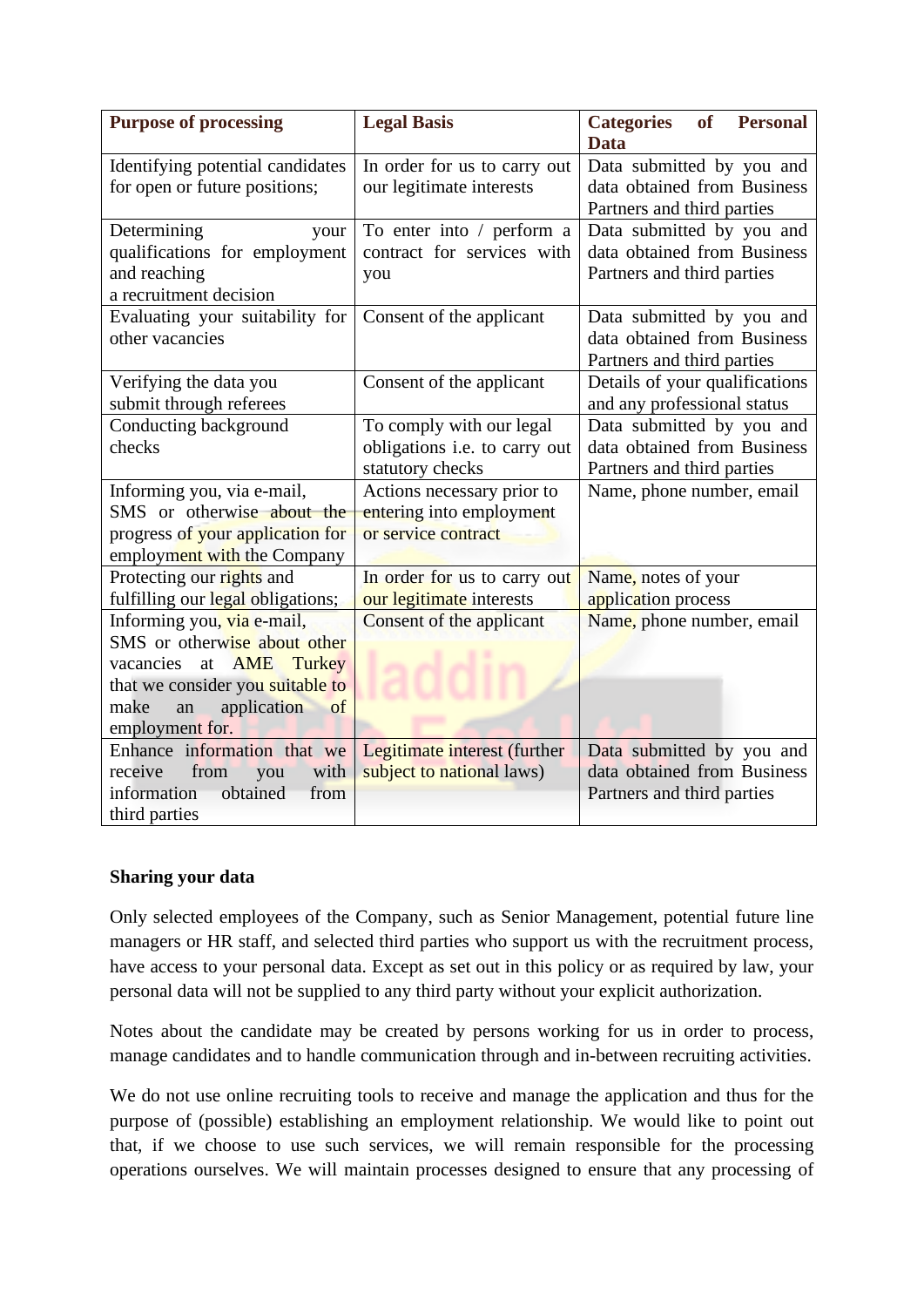personal data by third party service providers is consistent with this Privacy Notice and protects the confidentiality, availability, and integrity of your personal data. Where required by law, we will put in place legal mechanisms designed to ensure adequate data protection of your personal data via data processing agreements and audit mechanism.

## **Transfers of your personal data to third countries**

Depending on the strategic importance of the position you apply for, following the submission of your application, the information you have sent to us can be made available to Corporate Headquarters and subsidiaries (including certain third countries) in order to be processed in line with aforementioned purposes. A list of the members of the AME group companies in third countries that can have access to and may process your personal data in accordance with this Privacy Notice for Prospective Employees is available at [http://aladdinmiddleeast.com/Contact-Us/EN/1/63/B.](http://aladdinmiddleeast.com/Contact-Us/EN/1/63/B) This transfer will be reliant on applicable data transfer mechanisms approved under the Article 9 of the KVKK.

## **How long we keep your data for**

In line with data protection principles, we only keep your data for as long as we need it for and this will depend on whether or not you are successful in obtaining employment with us.

If your application is not successful and we have not sought consent or you have not provided consent upon our request to keep your data for the purpose of future suitable job vacancies, we will keep your data for one year once the recruitment exercise ends, taking into consideration our need to answer queries or resolve problems and comply with legal requirements under the applicable laws.

If we have sought your consent to keep your data on file for future job vacancies, and you have provided consent, we will keep your data for three years once the recruitment exercise ends. At the end of this period, we will delete or destroy your data, unless you have already withdraw your consent to our processing of your data in which case it will be deleted or destroyed upon your withdrawal of consent. We are then obliged to delete or anonymize your data. In this case, the data are only available to us as so-called metadata without direct personal reference for statistical evaluations (e.g. women's or men's share of applications, number of applications per period, etc.) If after this period, we feel it necessary to retain your records, we will write to you.

If you receive and accept an offer for employment with us as part of the application process, we will store the personal data collected during the application process for at least the duration of the employment relationship. You can nevertheless always ask us to delete your data by sending your request via email to  $k\nu k\nu \omega$  ame.com.tr

#### **Your rights in relation to your data**

The law on data protection gives you certain rights in relation to the data we hold on you. These are: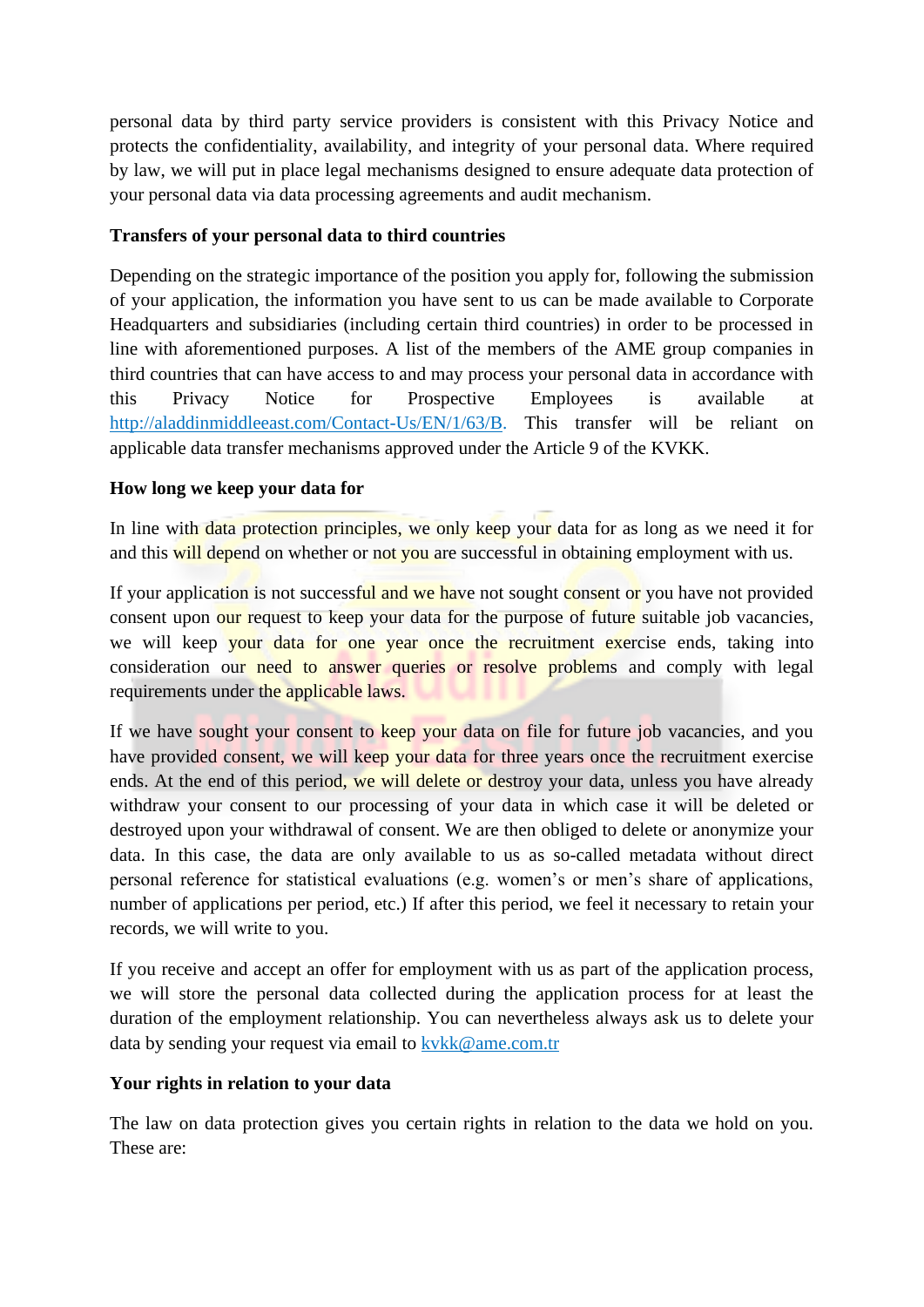- The right to be informed. This means that we must tell you how we use your data, and this is the purpose of this privacy notice
- The right of access. You have the right to access the data that we hold on you. To do so, you should make a subject access request
- The right for any inaccuracies to be corrected. If any data that we hold about you is incomplete or inaccurate, you are able to require us to correct it
- The right to have information deleted. If you would like us to stop processing your data, you have the right to ask us to delete it from our systems where you believe there is no reason for us to continue processing it
- The right to restrict the processing of the data. For example, if you believe the data we hold is incorrect, we will stop processing the data (whilst still holding it) until we have ensured that the data is correct
- The right to portability. You may transfer the data that we hold on you for your own purposes
- The right to object to the inclusion of any information. You have the right to object to the way we use your data where we are using it for our legitimate interests
- The right to regulate any automated decision-making and profiling of personal data. You have a right not to be subject to automated decision making in way that adversely affects your legal rights.

Where you have provided consent to our use of your data, you also have the unrestricted right to withdraw that consent at any time. Withdrawing your consent means that we will stop processing the data that you had previously given us consent to use. There will be no consequences for withdrawing your consent.

The Company may accept applications submitted by Subject Access requests (SARs) in accordance with Article 11 of the Law or reject them stating the precise reasons for the refusal.

• Right to complain to the supervisory authority about any alleged misuse of data

If your request is declined, you find our response unsatisfactory or the response is not given in due time, the data subject may lodge a complaint with the supervisory authority within thirty days of receipt of the response of the Company, or within sixty days as of the application date, in any case. The supervisory authority in Turkey for data protection matters is the Personal Data Protection Board. If you think your data protection rights have been breached in any way by us, you are able to make a complaint to the Board.

Data subjects can fill the Subject Access Request Form whose link can be found in our web site in order to exercise their rights in respect of their personal data. Applications must be send with documents that establish the identity of the data subject using one of the following modalities:

• By filling the aforementioned form and delivering the wet signed copy by hand, via notary public or by registered mail to the following address "Karum İş Merkezi İran Caddesi No: 21/394 Kavaklıdere Çankaya / Ankara",